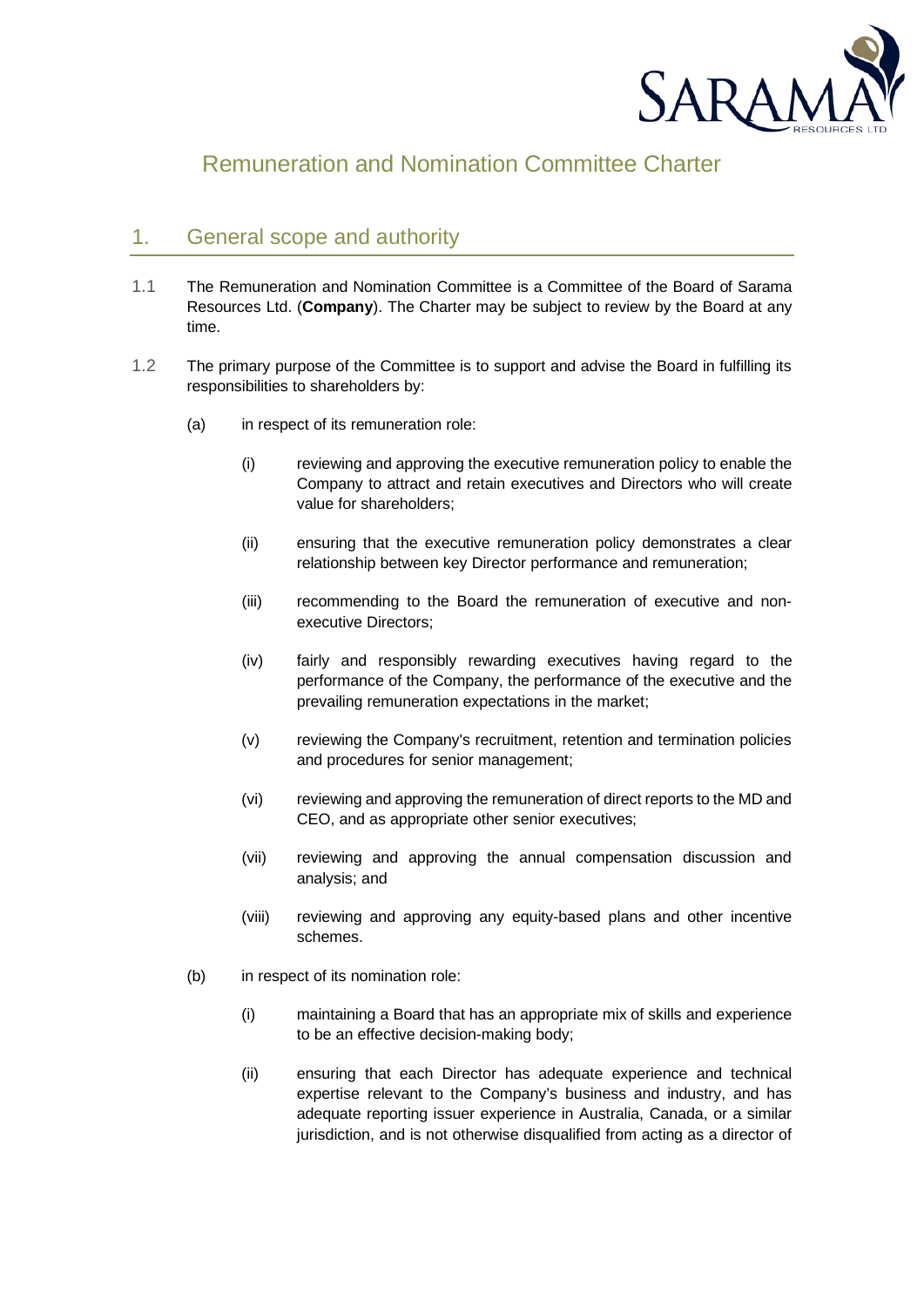the Company under applicable corporate, securities, or exchange requirements:

- (iii) ensuring that the Board is comprised of Directors who contribute to the successful management of the Company and discharge their duties having regard to the law and the highest standards of corporate governance; and
- (iv) considering the level of representation of women on the Board, as required by applicable law.
- 1.3 The Committee shall have the right to seek any information it considers necessary to fulfil its duties, which includes the right to obtain appropriate external advice at the Company's expense.
- 1.4 No individual Director or senior executive is to be involved in deciding his or her own remuneration.

## 2. Constitution

As and when it is required a Remuneration and Nomination Committee will be established by resolution of the Board.

## 3. Membership

- 3.1 The Remuneration and Nomination Committee shall be appointed by the Board from among the Directors of the Company and shall consist of not less than three members all of whom shall be non-executive Directors and with the majority being independent **Directors**
- 3.2 Directors will be appointed to the Remuneration and Nomination Committee for a term of three years or such shorter time as they remain in the office of Director. Directors may serve consecutive terms on the Remuneration and Nomination Committee.

## 4. Chair

The Remuneration and Nomination Committee shall appoint a Chair of the Committee. The Chair shall be an independent Director.

# 5. Secretary

5.1 The Company Secretary shall be the Secretary of the Remuneration and Nomination Committee.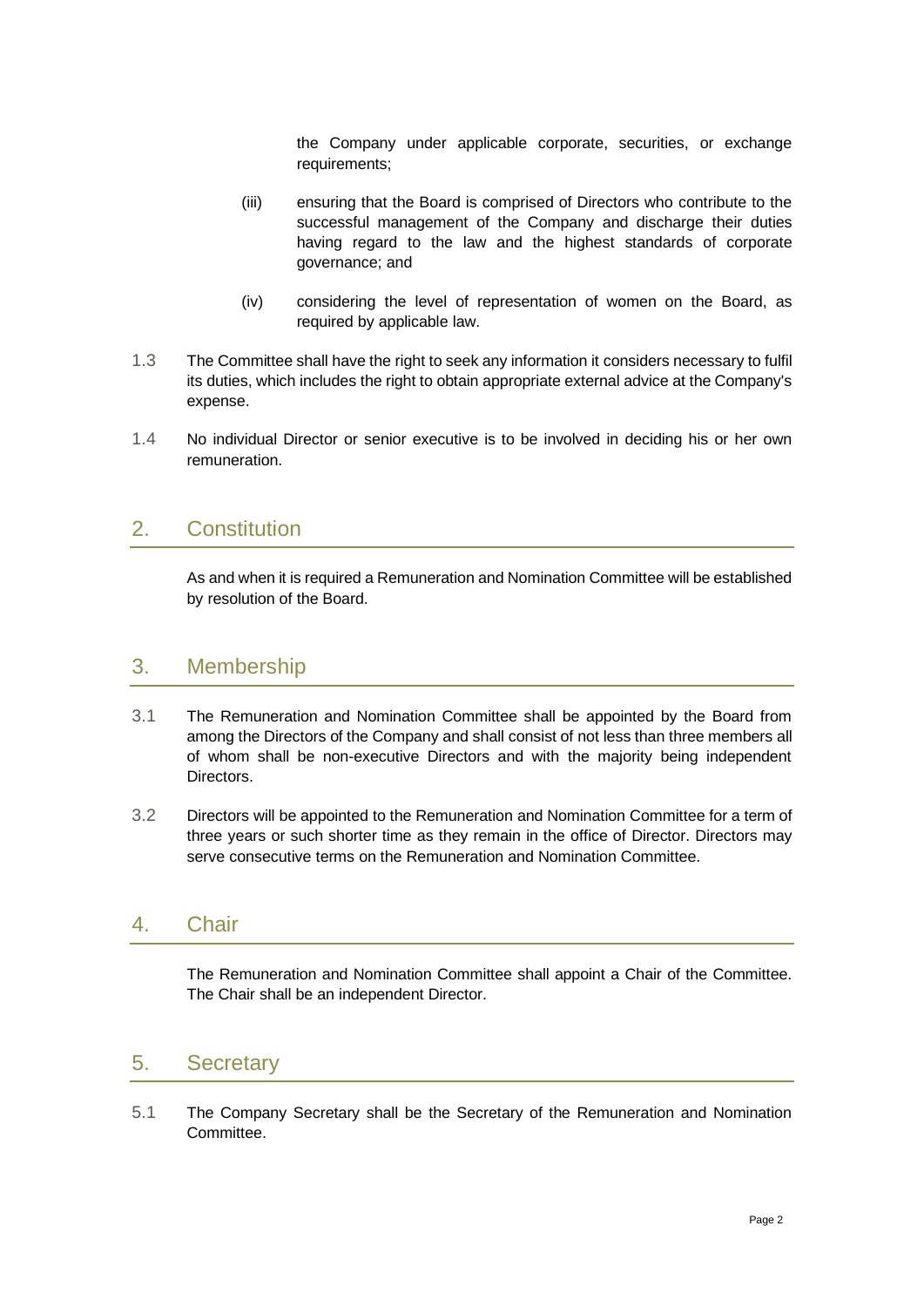- 5.2 The Secretary will be responsible for keeping the minutes of meeting of the Committee and circulating them to Committee members and to the other members of the Board.
- 5.3 The Secretary shall distribute supporting papers for each meeting of the Committee as far in advance as possible.

#### 6. Quorum

A quorum shall be two members. In the absence of the Committee Chair or appointed delegate, the members shall elect one of their number as Chair.

# 7. Meeting frequency

- 7.1 Remuneration and Nomination Committee meetings will be held not less than once a year to enable the Committee to undertake its role effectively.
- 7.2 Meetings are called by the Secretary as directed by the Board or at the request of the Chair of the Committee.
- 7.3 Where deemed appropriate by the Chair of the Committee, meetings and subsequent approvals may be held or concluded by way of a circular written resolution or a conference call.
- 7.4 Decisions will be based on a majority of votes with the Chair having the casting vote.
- 7.5 The Committee may invite any executive management team members or other individuals, including external third parties, to attend meetings of the Committee, as they consider appropriate.

## 8. Authority

- 8.1 The Remuneration and Nomination Committee is authorised by the Board to investigate any activity within its charter. It is authorised to seek any information it requires from any employee and all employees are directed to cooperate with any request made by the Remuneration and Nomination Committee.
- 8.2 The Remuneration and Nomination Committee is required to make recommendations to the Board on all matters within the Remuneration and Nomination Committee's charter.

# 9. Access

9.1 Members of the Committee have rights of access to the books and records of the Company to enable them to discharge their duties as Committee members, except where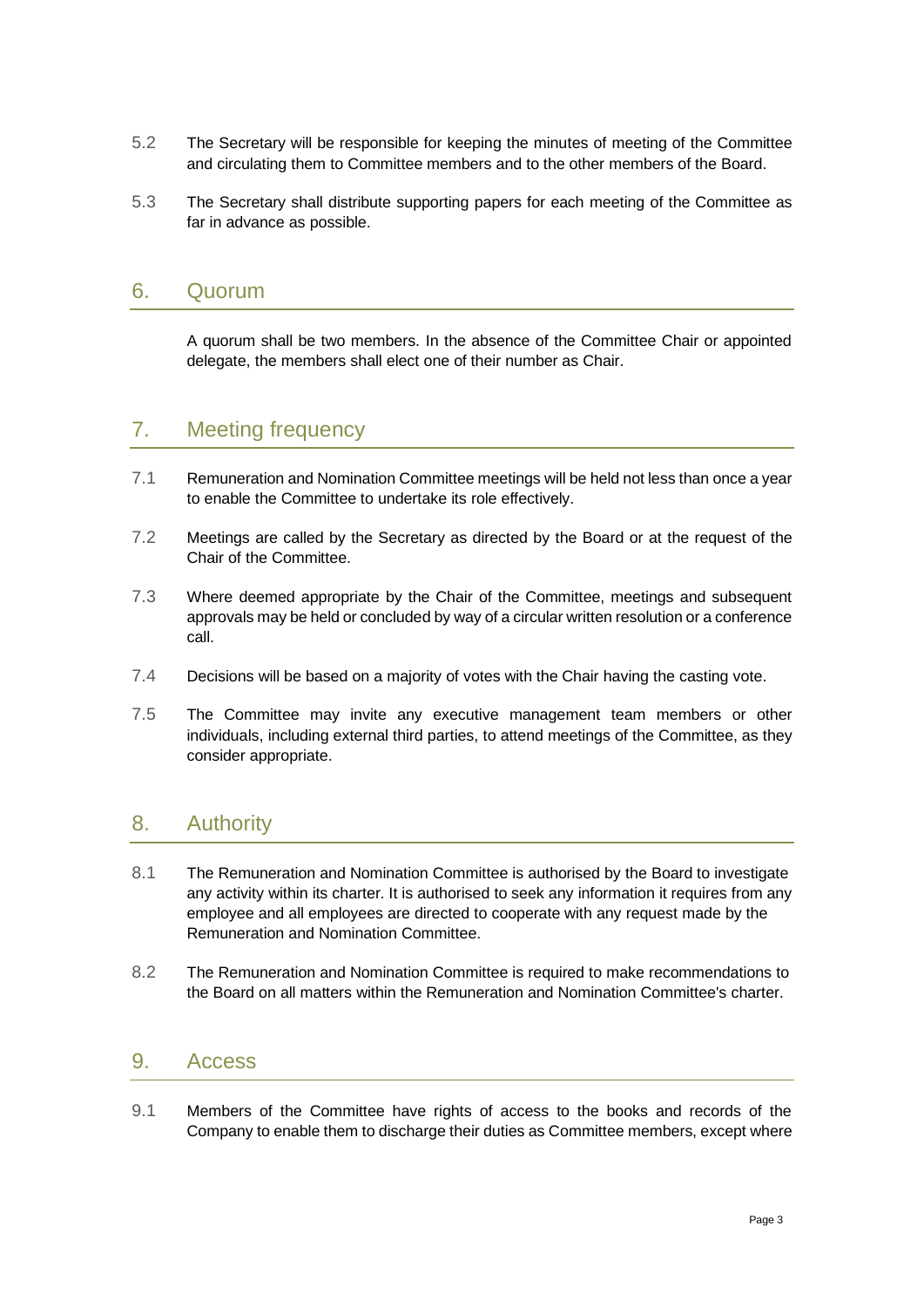the Board determines that such access would be adverse to the Company's interests. Such access shall be provided on a timely basis.

9.2 The Committee may consult independent experts to assist it in carrying out its duties and responsibilities. Any costs incurred as a result of the Committee consulting an independent expert will be borne by the Company.

# 10. Reporting procedures

The Secretary shall circulate the minutes of the meetings of the Remuneration and Nomination Committee to all members of the Committee for comment and change before being signed by the Chair of the Committee and circulated to the Board with the Board meeting materials for the next Board meeting. The minutes are to be tabled at the Board meeting following the Remuneration and Nomination Committee meeting along with any recommendations of the Remuneration and Nomination Committee.

## 11. Duties and responsibilities

In order to fulfil its responsibilities to the Board, the Committee shall:

- (a) Executive Remuneration Policy
	- (i) Review and approve the Group's recruitment, retention and termination policies and procedures for senior executives to enable the Company to attract and retain executives and Directors who can create value for shareholders.
	- (ii) Review the on-going appropriateness and relevance of the executive remuneration policy and other executive benefit programs.
	- (iii) Ensure that remuneration policies fairly and responsibly reward executives having regard to the performance of the Company, the performance of the executive and prevailing remuneration expectations in the market.
- <span id="page-3-0"></span>(b) Executive Directors and Senior Management
	- (i) Consider and make recommendations to the Board on the remuneration for each executive Director (including base pay, incentive payments, equity awards, retirement rights, service contracts) having regard to the executive remuneration policy.
	- (ii) Review and approve the proposed remuneration (including incentive awards, equity awards and service contracts) for the direct reports of the MD and CEO.
- (c) Executive Incentive Plan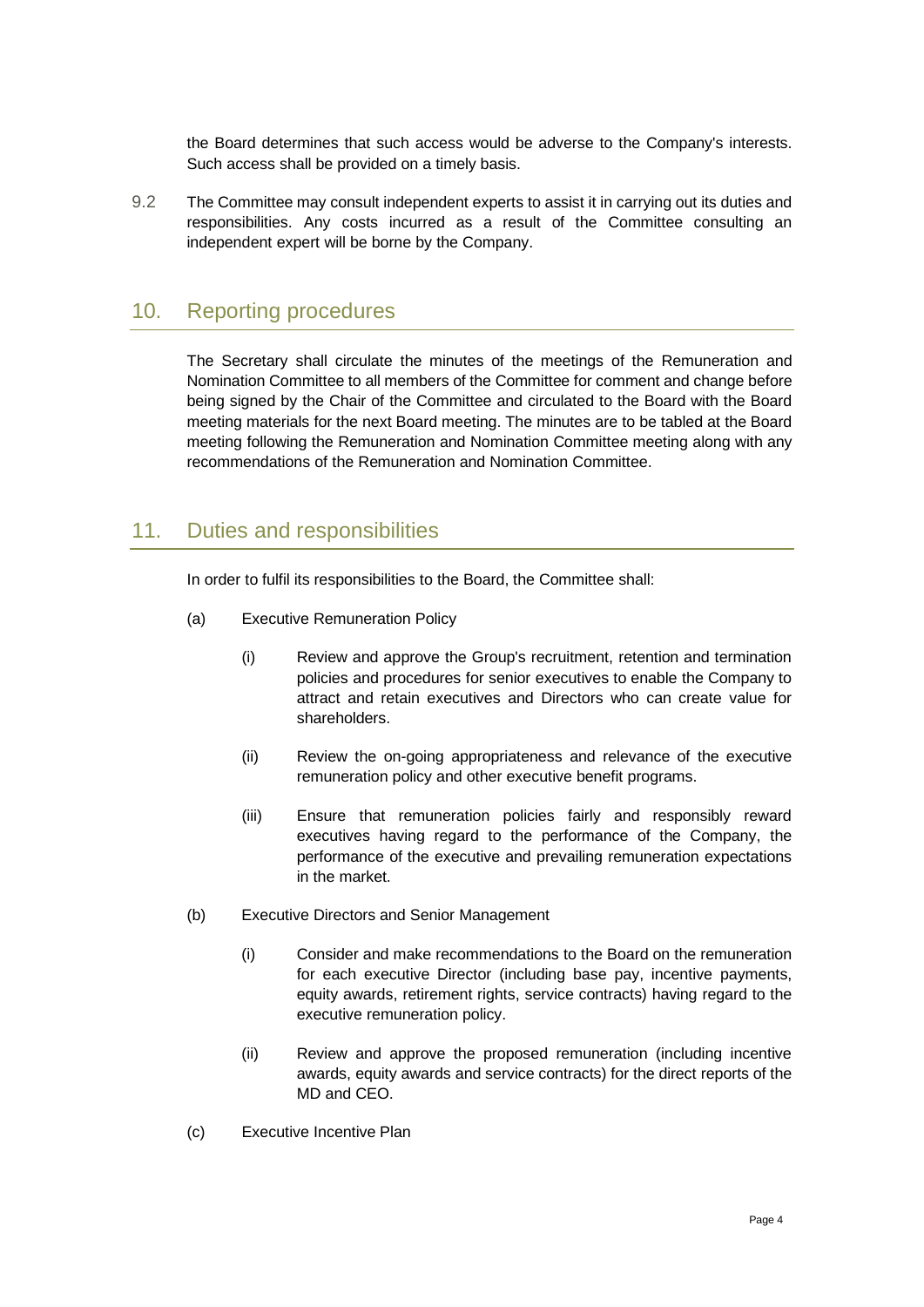- (i) Review and approve the design of any executive incentive plans.
- (d) Equity Based Plans
	- (i) Review and approve any equity based plans that may be introduced (**Plans**) in the light of legislative, regulatory and market developments.
	- (ii) For each Plan, determine each year whether awards will be made under that Plan.
	- (iii) Review and approve total proposed awards under each Plan.
	- (iv) In addition to considering awards to executive Directors and direct reports to the Managing Director, review and approve proposed awards under each Plan on an individual basis for executives as required under the rules governing each Plan or as determined by the Committee.
- (e) Nomination

The Committee shall periodically review and consider the structure and balance of the Board and make recommendations regarding appointments, retirements and terms of office of Directors. In particular, the Committee is to:

- (i) regularly evaluate the mix of skills, experience, expertise and diversity of the existing Board. In particular, the Board is to identify the particular skills and diversity that will best increase the Board's effectiveness and prepare a description of the role and capabilities required for the particular appointment. Consideration is also given to the balance of independent Directors on the Board;
- (ii) identify and recommend to the Board candidates for the Board after:
	- (A) considering the necessary and desirable competencies of new Board members to ensure the appropriate mix of skills and experience;
	- (B) assessing how the candidates can contribute to the strategic direction of the Company; and
	- (C) undertaking appropriate background checks, including checks as to the candidate's character, experience, education, criminal record and bankruptcy history;
- (iii) approve and review induction procedures for new appointees of the Board to ensure that they can effectively discharge their responsibilities;
- (iv) assess and consider the time required to be committed by a nonexecutive Director to properly fulfil their duty to the Company and advise the Board;
- (v) consider and recommend to the Board candidates for election or reelection to the Board at each annual shareholders' meeting;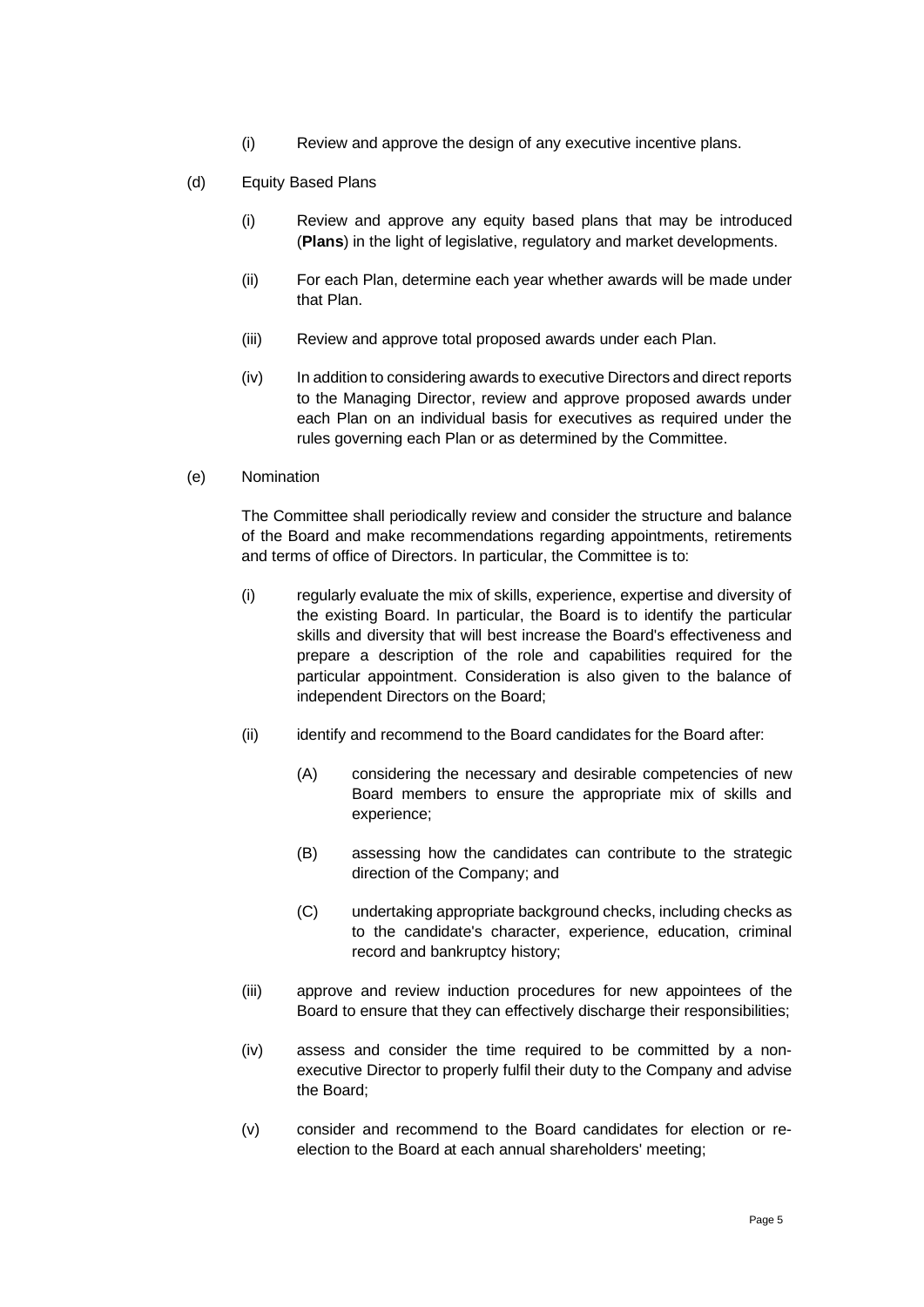- (vi) review Directorships in other public companies held by or offered to Directors and senior executives of the Company;
- (vii) review succession plans for the Board with a view to maintaining an appropriate balance of skills and experience on the Board;
- (viii) arrange an annual performance evaluation of the Board, its Committee and individual Directors;
- (ix) The new Directors must also submit a consent to act and undergo induction by the Board;
- (x) make recommendations to the Board on the appropriate size and composition of the Board; and
- (xi) make recommendations to the Board on the terms and conditions of appointment to, removal and retirement from, the Board.
- (f) Other

The Committee shall perform other duties and activities that it or the Board considers appropriate.

#### 12. Non-Executive Remuneration

- 12.1 In considering the levels of remuneration for non-executive Directors, the Committee is to consider the guidelines set out in Box 8.2 of the Corporate Governance Principles of the Australian Securities Exchange:
	- (a) **Composition:** Non-executive Directors should be remunerated by way of cash fees, superannuation contributions and non-cash benefits in lieu of fees (such as salary sacrifice into superannuation or equity);
	- (b) **Fixed Remuneration**: levels of fixed remuneration for non-executive Directors should reflect the time commitment and responsibilities of the role;
	- (c) **Performance Based Remuneration**: Non-executive Directors should not receive performance-based remuneration as it may lead to bias in their decisionmaking and compromise their objectivity;
	- (d) **Equity Based Remuneration:** it is generally acceptable for non-executive Directors to receive securities as part of their remuneration to align their interests with the interests of other holders. However, non-executive Directors generally should not receive options with performance hurdles attached or performance rights as part of their remuneration as it may lead to bias in their decision-making and compromise their objectivity.
	- (e) **Termination Payments**: Non-executive Directors should not be provided with retirement benefits other than superannuation.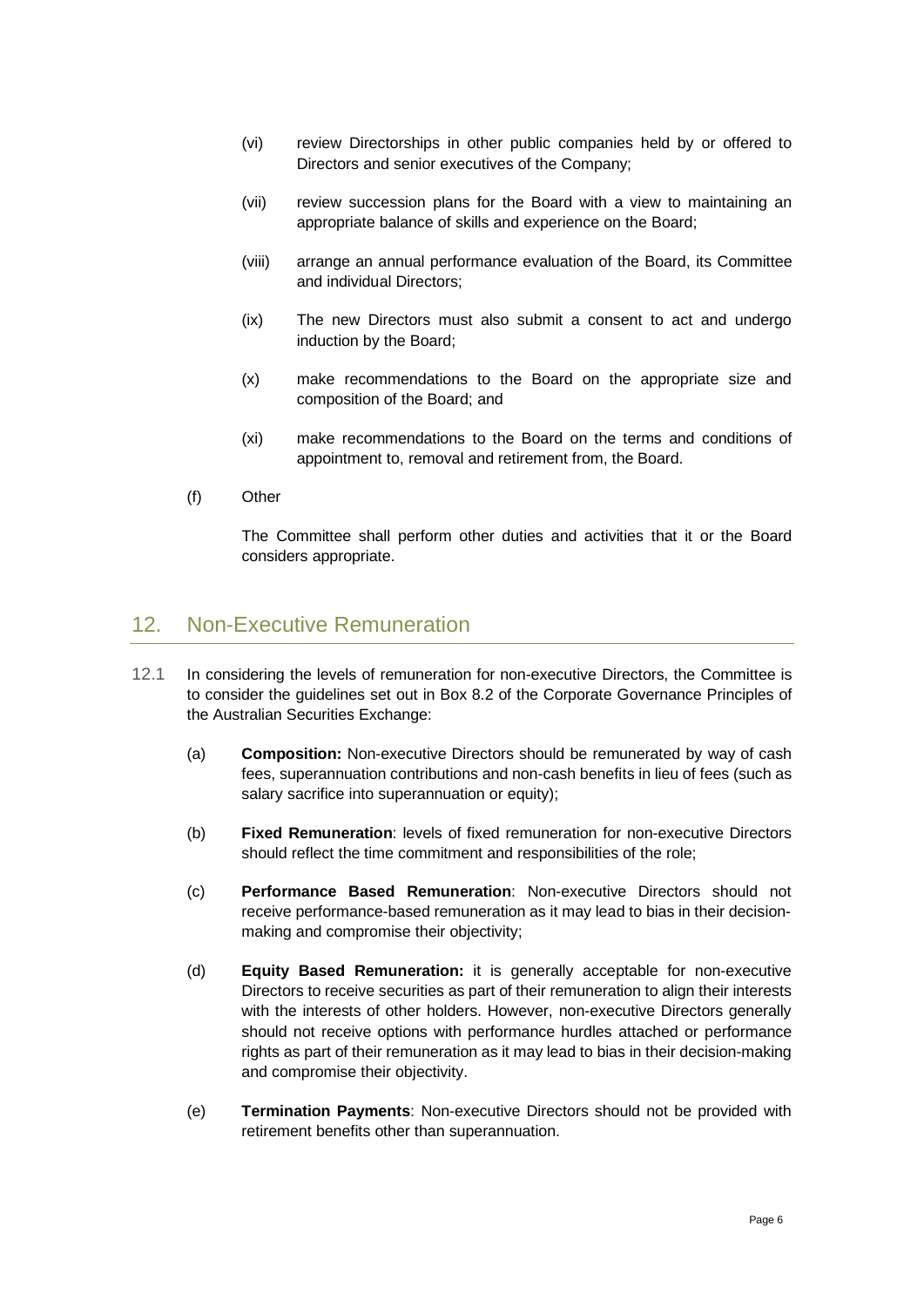- 12.2 To the extent that the Company adopts a different remuneration structure for its nonexecutive Director, the Committee shall document its reasons for the purpose of disclosure to stakeholders.
- 12.3 There are no minimum shareholding requirements for non-executive Directors.

### 13. Executive Remuneration

- 13.1 In setting the remuneration for Executives pursuant to clause [11\(b\),](#page-3-0) the Committee is to consider the following Corporate Governance Principles:
	- (a) **Composition:** remuneration packages for Executives should include an appropriate balance of fixed remuneration and performance-based remuneration;
	- (b) **Fixed Remuneration**: should be reasonable and fair, taking into account the entity's obligations at law and labour market conditions and should be relative to the scale of the Company's business. It should reflect core performance requirements and expectations;
	- (c) **Performance Based Remuneration**: should be clearly linked to clearly specified performance targets. These targets should be aligned to the Company's short, medium and longer-term performance objectives and should be consistent with the Company's purpose, strategic goals and values. Discretion should be retained where appropriate to prevent performance-based remuneration rewarding conduct that is contrary to the Company's values or risk appetite;
	- (d) **Equity Based Remuneration:** well-designed equity-based remuneration, including options or performance rights, can be an effective form of remuneration, especially when linked to hurdles that are aligned to the Company's short, medium and longer-term performance objectives. Care needs to be taken not to lead to short termism or the taking of undue risks; and
	- (e) **Termination Payments**: termination payments, if any, should be agreed in advance and the agreement should clearly address what will happen in the case of early termination. There should be no payment for removal for misconduct.
- 13.2 To the extent that the Company adopts a different remuneration structure for its Executive Directors, the Committee shall document its reasons for the purpose of disclosure to stakeholders.

# 14. Nomination of a Director

- 14.1 Where a Director is put forth for election, the Committee must ensure the following information is provided to Shareholders:
	- (a) biographical details;
	- (b) details of material directorships;